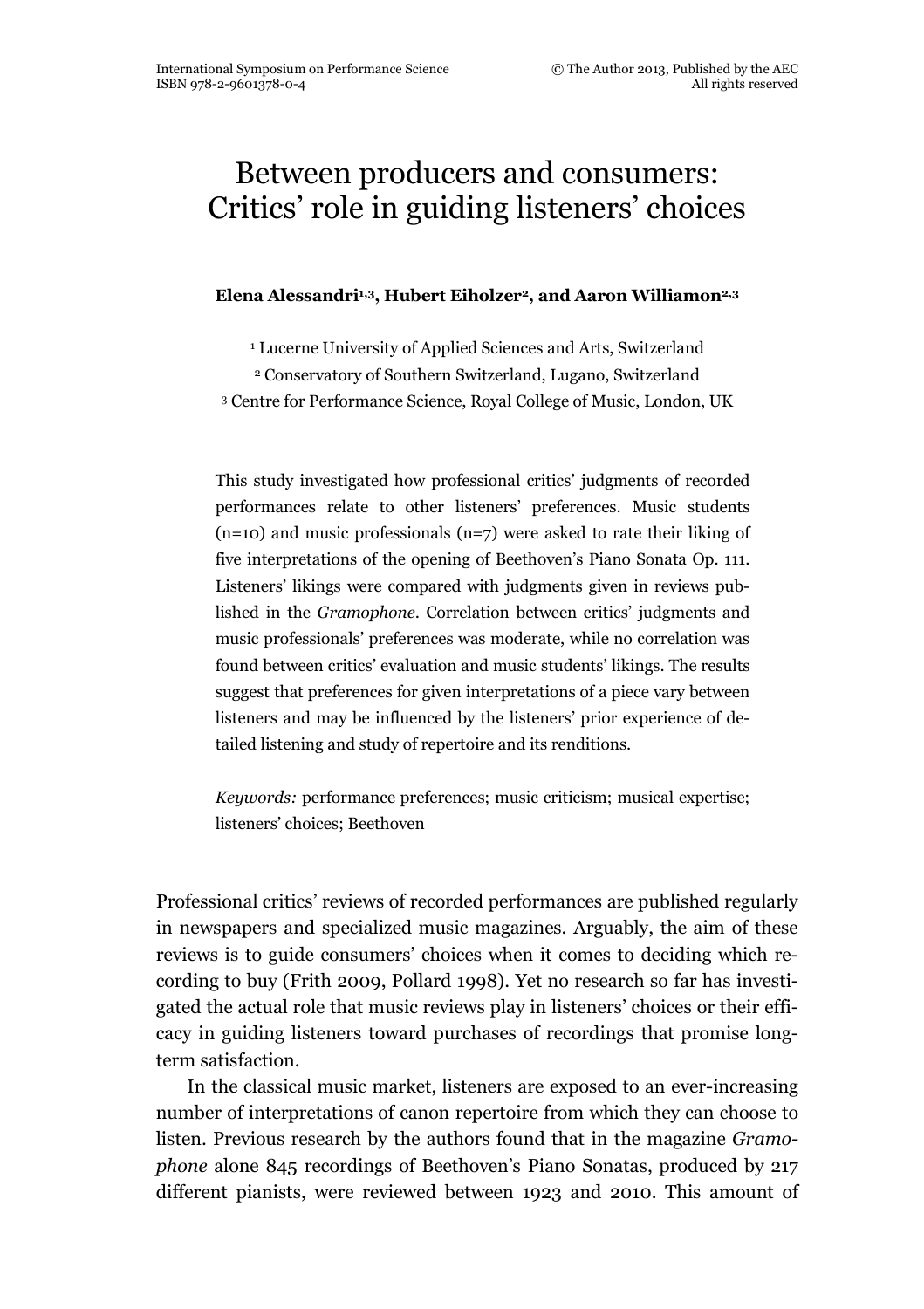material seems impressively large. Findings in decision-making research suggest that this increase in options (quantity of different versions of an item to choose from) may paradoxically lead to paralysis of choice and dissatisfaction (Schwartz 2008): in this scenario the critics' guidance—working as a filter of choice—seems to be particularly significant.

However, critics are seasoned listeners, with an extraordinarily rich experience in listening to music and in comparing high-level professional performances. When it comes to canon repertoire, critics have most likely listened to and evaluated plenty of different interpretations of the same piece. It could be reasonably expected that this level of familiarity with the piece, and with various interpretations of it, may color their attitudes and preferences toward certain performances in such a way that what may be considered a good performance by critics may not be considered thus by a listener who has a different level of musical expertise and listening history. Exploring this hypothesis was the aim of this study.

#### **METHOD**

## Phase 1: Establishing the valence of critics' judgments

#### **Participants**

A total of 28 music undergraduates at the University of Leuven took part in the first phase of the study in the context of a seminar on music criticism that was part of their study programme.

# **Materials**

From the material published in the Gramophone, five reviews of recordings of Beethoven's Piano Sonatas Op. 111 were chosen. From the reviews, sentences were extracted that discussed the Maestoso section at the beginning of the sonata. These review excerpts (length=86-169 words) were used as stimuli.

## Procedure

Students were asked to read all five review excerpts and to evaluate each on a 7-point scale answering the question: "What is the critic's opinion of this performance?" from -3 (Not at all worth listening to) to +3 (Absolutely to be listened to!).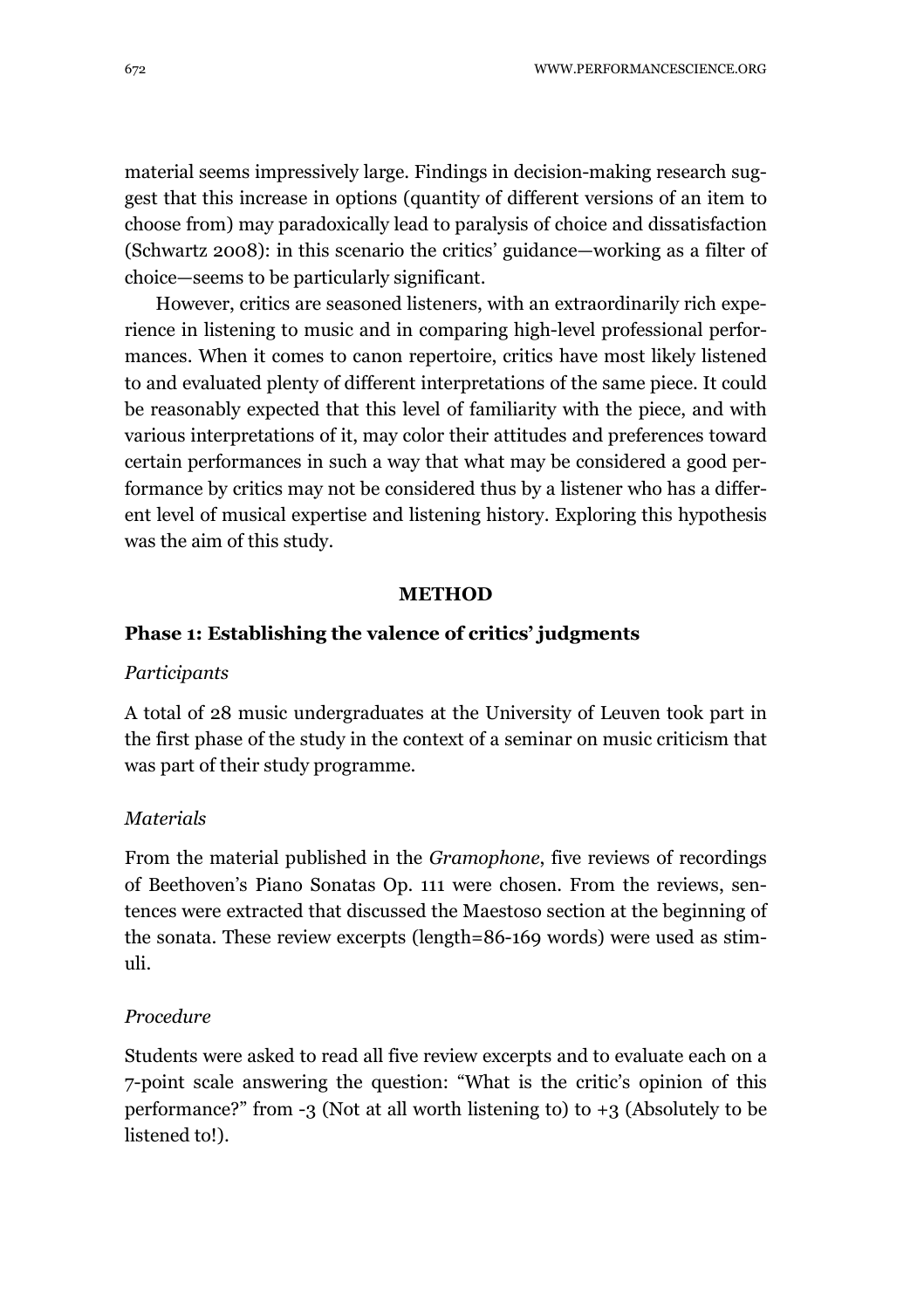# Phase 2: Critics' versus listeners' likings

# **Participants**

For Phase 2, 17 musicians were recruited: 10 students with a major in music performance and 7 "experts" who studied music at professional level and are currently involved in different music-related jobs that require large amounts of regular musical exposure (performing, teaching, researching).

## **Materials**

The Maestoso parts of the recordings corresponding to the five reviews evaluated in Phase 1 were used. Recordings were cut at the beginning of the Allegro con brio ed appassionato (at the end of bar 25) using Audacity 1.2.6, a 1 s fade out was added at the end.

## Procedure

Participants listened to the five recordings and rated them on three 7-point scales: (1) their liking of the performance (1=not at all,  $7=$ very much), (2) the expressiveness of the performance (1=not expressive at all, 7=very expressive), and (c) how well the performer managed to keep the tension throughout the passage (1=not well at all, 7=very well).

## RESULTS

# Phase 1: Establishing the valence of critics' judgments

Agreement among participants on the valence of the single reviews was strong; Kendall's coefficient of concordance (W) was 0.65 (p<0.001). Friedman's test showed that participants were able to discriminate between the different valences of reviews ( $\chi^2$  4=67.19, p<0.001). Post-hoc Wilcoxon tests were significant for three levels of valence: Good for Taub, Barenboim, and Michelangeli; not so good for Pogorelich; very bad for Ugorski (see Table 1).

# Phase 2: Critics' versus Listeners' likings

Results for the liking ratings are shown in Table 1. A multivariate analysis showed a significant main effect of level of expertise on the liking of one or the other interpretation: Wilk's  $\lambda$ =0.10, F<sub>5,11</sub>=22.40, p<0.001. Individual ttests were significant for one of the five recordings (Ugorski). To test the level of agreement between listeners and critics, Spearman's rank-order correlation coefficient was computed between each participant liking ratings and the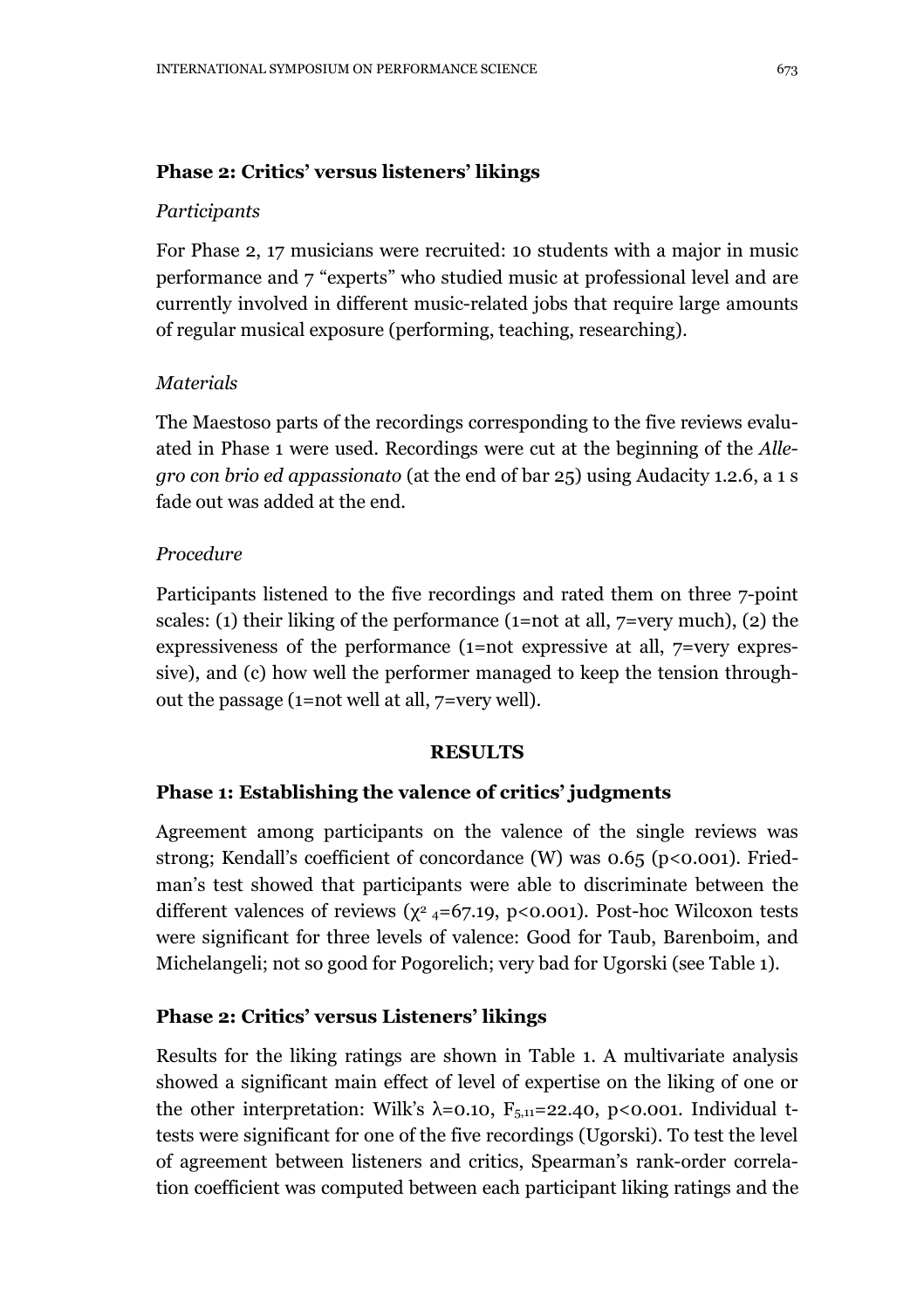|                 | Barenboim | Taub    | Michelangeli | Pogorelich | Ugorski |
|-----------------|-----------|---------|--------------|------------|---------|
| Critics         |           |         |              |            |         |
| Mean            | 2.44      | 2.39    | 2.25         | 1.25       | $-2.22$ |
| <b>SD</b>       | 0.74      | 0.63    | 1.11         | 1.08       | 0.92    |
| <b>Students</b> |           |         |              |            |         |
| Mean            | 4.60      | 4.20    | 4.00         | 4.10       | 5.60    |
| <b>SD</b>       | 1.78      | 1.40    | 2.26         | 2.18       | 1.35    |
| <i>Experts</i>  |           |         |              |            |         |
| Mean            | 5.29      | 4.86    | 4.86         | 5.71       | 2.57    |
| <b>SD</b>       | 1.38      | 1.46    | 1.46         | 1.60       | 0.98    |
| t               | $-0.85$   | $-0.94$ | $-0.95$      | $-1.66$    | 5.06    |
| p               | 0.41      | 0.36    | 0.36         | 0.12       | < 0.01  |

Table 1. The valence of critics' judgements (rated  $-3$  to  $+3$ ), students' and experts' liking ratings for the five recordings (rated 1 to 7), and t-tests between students' and experts' ratings.

valence of critics' reviews (correlations were converted to z scores for the analyses, and means reported here were transformed back into correlation coefficients). The mean correlation was significantly higher for expert listeners' likings  $(r_s=0.47)$  than for students' likings  $(r_s=-0.16)$   $(t_{14.10}=-2.73,$ p<0.05). The correlation between expert listeners and critics was moderate to strong, and significantly different from zero  $(t_{6}=3.87, \, p<0.01)$ , while that between students and critics was not  $(t_9 = -0.81, p = 0.44)$ .

The largest difference between students' and experts' ratings was in the evaluation of Ugorski's performance (cf. t-tests in Table 1). This performance was harshly criticised by the Gramophone reviewer David J. Fanning for the "ultra-spacious" tempo employed by the pianist that in the reviewers' opinion makes the music "fall apart." This effect is made worse by Ugorski's expressive playing that, according to the critic, does not reflect a "compelling interpretive vision," but rather results in "studied eccentricity" (February 1993, p. 62). This critic's judgement echoes in expert listeners' ratings. Figure 1 shows ratings of liking, expression, and tension for both experts and students. Ugorski's excessive use of expressive inflections seems reflected in experts' expression ratings. In line with the reviewer, this use of expression does not add to the overall liking of the performance. Students, on the other hand, seemed to appreciate Ugorski's slow tempo and use of expression, so much so that this recording was their favourite among the five.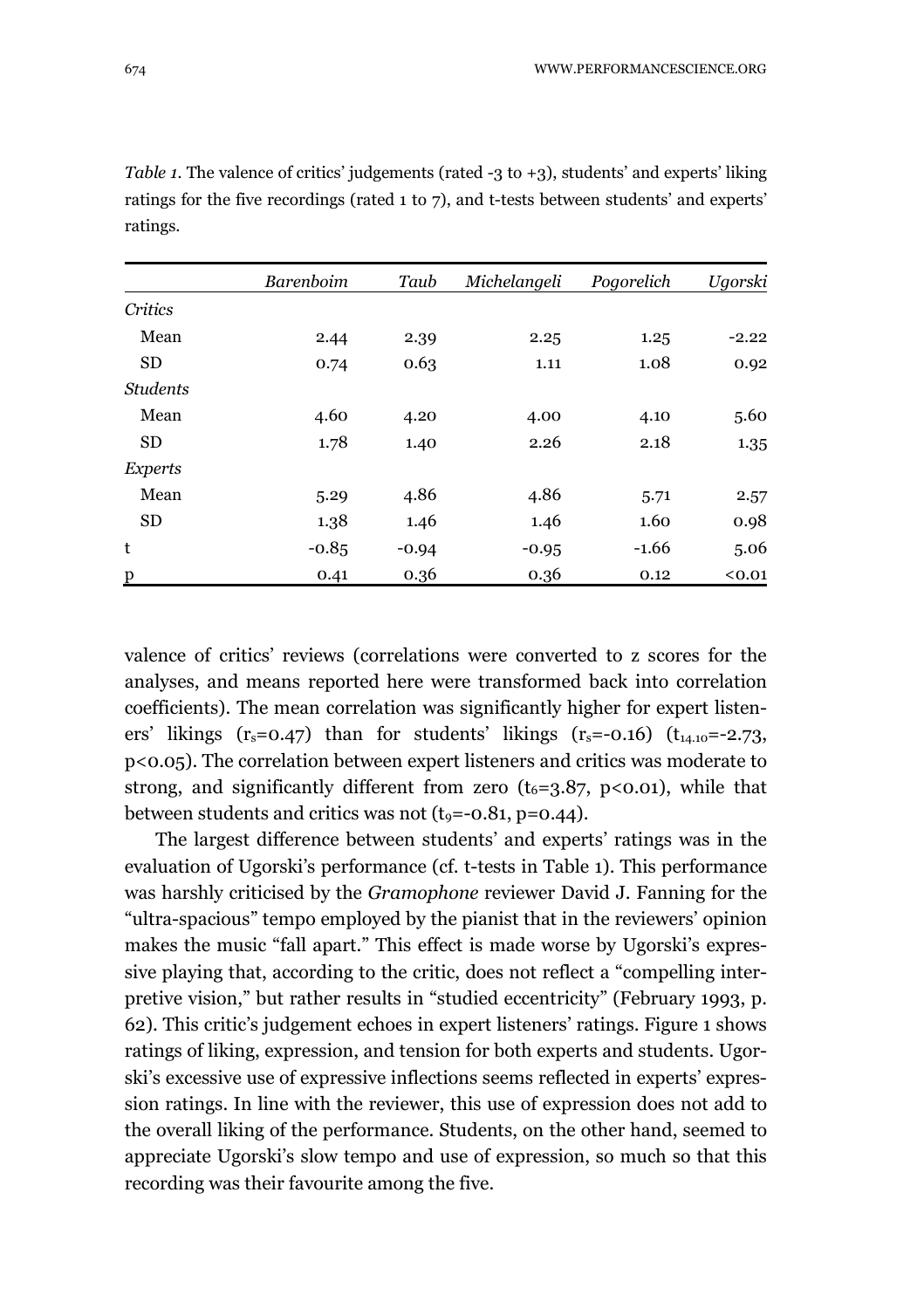

Figure 1. Experts' and students' ratings of liking, expression, and tension.

## DISCUSSION

This study opens an exploration of the relationship between critics' judgments of performances and wider audience's preferences and, in a wider perspective, of the role of critical practice in the classical music market. Likings of one or the other interpretation were significantly different for the two groups of listeners; in particular, preferences expressed by more experienced listeners correlated more highly with critics' judgments, even though the level of correlation remained moderate. These results seem to support the hypothesis that critics' preferences for a given performance may be sharable only by similarly informed listeners; however, this needs to be substantiated by repeating the test with more participants and different sets of recordings. The difference between experts' and students' ratings depended mainly on students' liking of Ugorski's performance. Participants were given no information regarding the nature of the recordings; however, the quality of both the recording and performance may have led participants to think that they